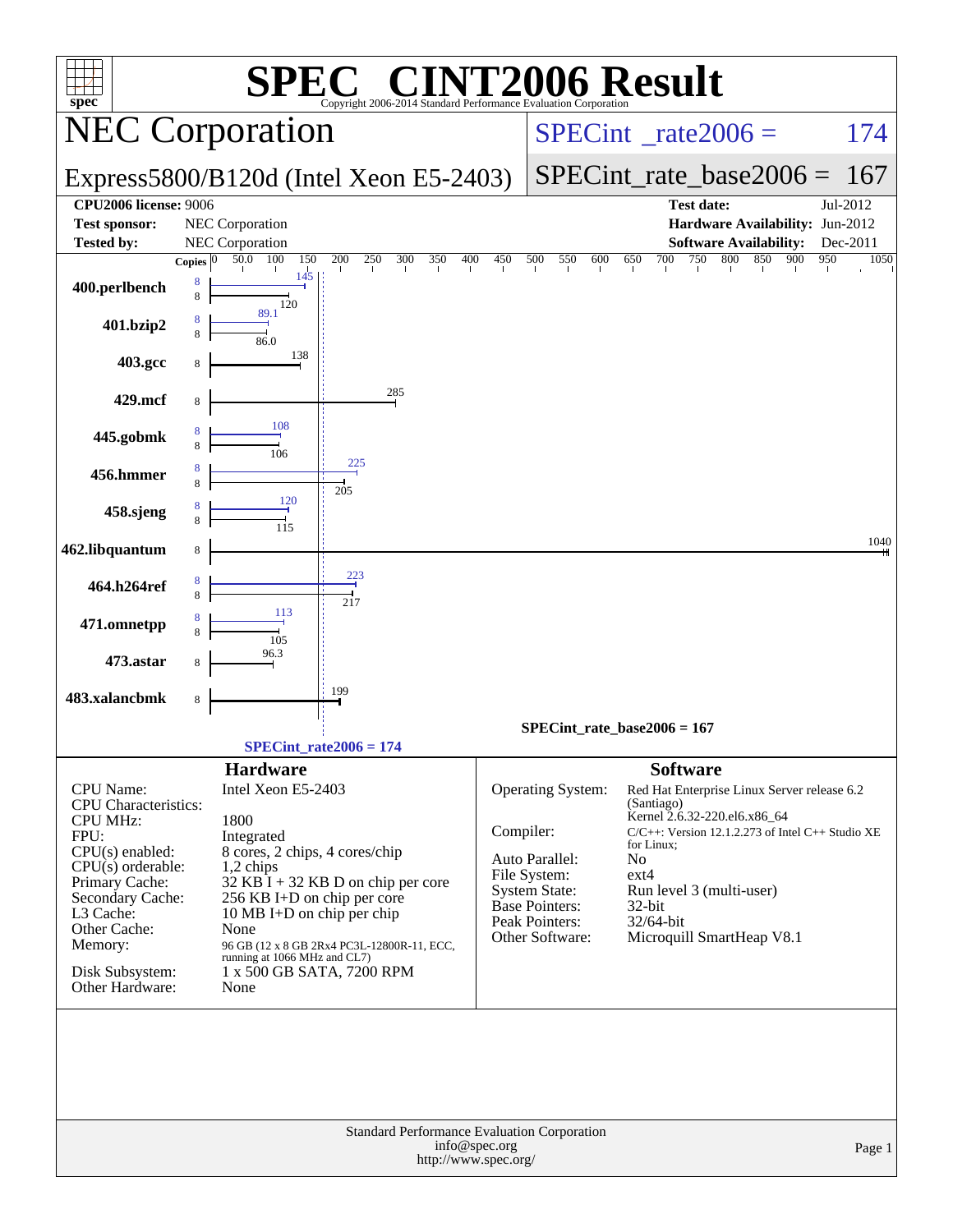

# NEC Corporation

#### SPECint rate $2006 = 174$

Express5800/B120d (Intel Xeon E5-2403)

[SPECint\\_rate\\_base2006 =](http://www.spec.org/auto/cpu2006/Docs/result-fields.html#SPECintratebase2006) 167

#### **[CPU2006 license:](http://www.spec.org/auto/cpu2006/Docs/result-fields.html#CPU2006license)** 9006 **[Test date:](http://www.spec.org/auto/cpu2006/Docs/result-fields.html#Testdate)** Jul-2012

**[Test sponsor:](http://www.spec.org/auto/cpu2006/Docs/result-fields.html#Testsponsor)** NEC Corporation **[Hardware Availability:](http://www.spec.org/auto/cpu2006/Docs/result-fields.html#HardwareAvailability)** Jun-2012 **[Tested by:](http://www.spec.org/auto/cpu2006/Docs/result-fields.html#Testedby)** NEC Corporation **[Software Availability:](http://www.spec.org/auto/cpu2006/Docs/result-fields.html#SoftwareAvailability)** Dec-2011

#### **[Results Table](http://www.spec.org/auto/cpu2006/Docs/result-fields.html#ResultsTable)**

|                  | <b>Base</b>   |                |       |                                                                                                          |       |                |       | <b>Peak</b>   |                |              |                |              |                |              |
|------------------|---------------|----------------|-------|----------------------------------------------------------------------------------------------------------|-------|----------------|-------|---------------|----------------|--------------|----------------|--------------|----------------|--------------|
| <b>Benchmark</b> | <b>Copies</b> | <b>Seconds</b> | Ratio | <b>Seconds</b>                                                                                           | Ratio | <b>Seconds</b> | Ratio | <b>Copies</b> | <b>Seconds</b> | <b>Ratio</b> | <b>Seconds</b> | <b>Ratio</b> | <b>Seconds</b> | <b>Ratio</b> |
| 400.perlbench    |               | 649            | 120   | 649                                                                                                      | 120   | 646            | 121   | 8             | 539            | 145          | 538            | 145          | 538            | 145          |
| 401.bzip2        |               | 897            | 86.1  | 897                                                                                                      | 86.0  | 898            | 86.0  | 8             | 866            | 89.1         | 866            | 89.1         | 865            | 89.2         |
| $403.\text{gcc}$ |               | 467            | 138   | 467                                                                                                      | 138   | 467            | 138   | 8             | 467            | 138          | 467            | 138          | 467            | 138          |
| $429$ .mcf       |               | 256            | 285   | 256                                                                                                      | 285   | 256            | 285   | 8             | 256            | 285          | 256            | 285          | 256            | 285          |
| $445$ .gobmk     |               | 794            | 106   | 793                                                                                                      | 106   | 793            | 106   | 8             | 774            | 108          | 775            | 108          | 775            | 108          |
| 456.hmmer        |               | 364            | 205   | 363                                                                                                      | 205   | 362            | 206   | 8             | 331            | 225          | 332            | 225          | 331            | 225          |
| $458$ .sjeng     |               | 842            | 115   | 842                                                                                                      | 115   | 843            | 115   | 8             | 808            | 120          | 806            | 120          | 807            | 120          |
| 462.libquantum   |               | 159            | 1040  | 160                                                                                                      | 1040  | 159            | 1040  | 8             | <u>159</u>     | <b>1040</b>  | 160            | 1040         | 159            | 1040         |
| 464.h264ref      |               | 815            | 217   | 815                                                                                                      | 217   | 807            | 219   | 8             | <u>793</u>     | 223          | 793            | 223          | 792            | 224          |
| 471.omnetpp      |               | 476            | 105   | 475                                                                                                      | 105   | 476            | 105   |               | 442            | 113          | 443            | 113          | 445            | 112          |
| 473.astar        |               | 583            | 96.3  | 583                                                                                                      | 96.3  | 582            | 96.6  | 8             | 583            | 96.3         | 583            | 96.3         | 582            | 96.6         |
| 483.xalancbmk    |               | 277            | 199   | 275                                                                                                      | 201   | 279            | 198   | 8             | 277            | 199          | 275            | 201          | 279            | 198          |
|                  |               |                |       | Results appear in the order in which they were run. Bold underlined text indicates a median measurement. |       |                |       |               |                |              |                |              |                |              |

#### **[Submit Notes](http://www.spec.org/auto/cpu2006/Docs/result-fields.html#SubmitNotes)**

 The numactl mechanism was used to bind copies to processors. The config file option 'submit' was used to generate numactl commands to bind each copy to a specific processor. For details, please see the config file.

#### **[Operating System Notes](http://www.spec.org/auto/cpu2006/Docs/result-fields.html#OperatingSystemNotes)**

Stack size set to unlimited using "ulimit -s unlimited"

#### **[Platform Notes](http://www.spec.org/auto/cpu2006/Docs/result-fields.html#PlatformNotes)**

 BIOS Settings: Energy Performance: Performance

#### **[General Notes](http://www.spec.org/auto/cpu2006/Docs/result-fields.html#GeneralNotes)**

Environment variables set by runspec before the start of the run: LD\_LIBRARY\_PATH = "/home/cpu2006/libs/32:/home/cpu2006/libs/64"

 Added glibc-static-2.12-1.47.el6.x86\_64.rpm to enable static linking

 Transparent Huge Pages enabled with: echo always > /sys/kernel/mm/redhat\_transparent\_hugepage/enabled Filesystem page cache cleared with: echo 1> /proc/sys/vm/drop\_caches runspec command invoked through numactl i.e.:

Continued on next page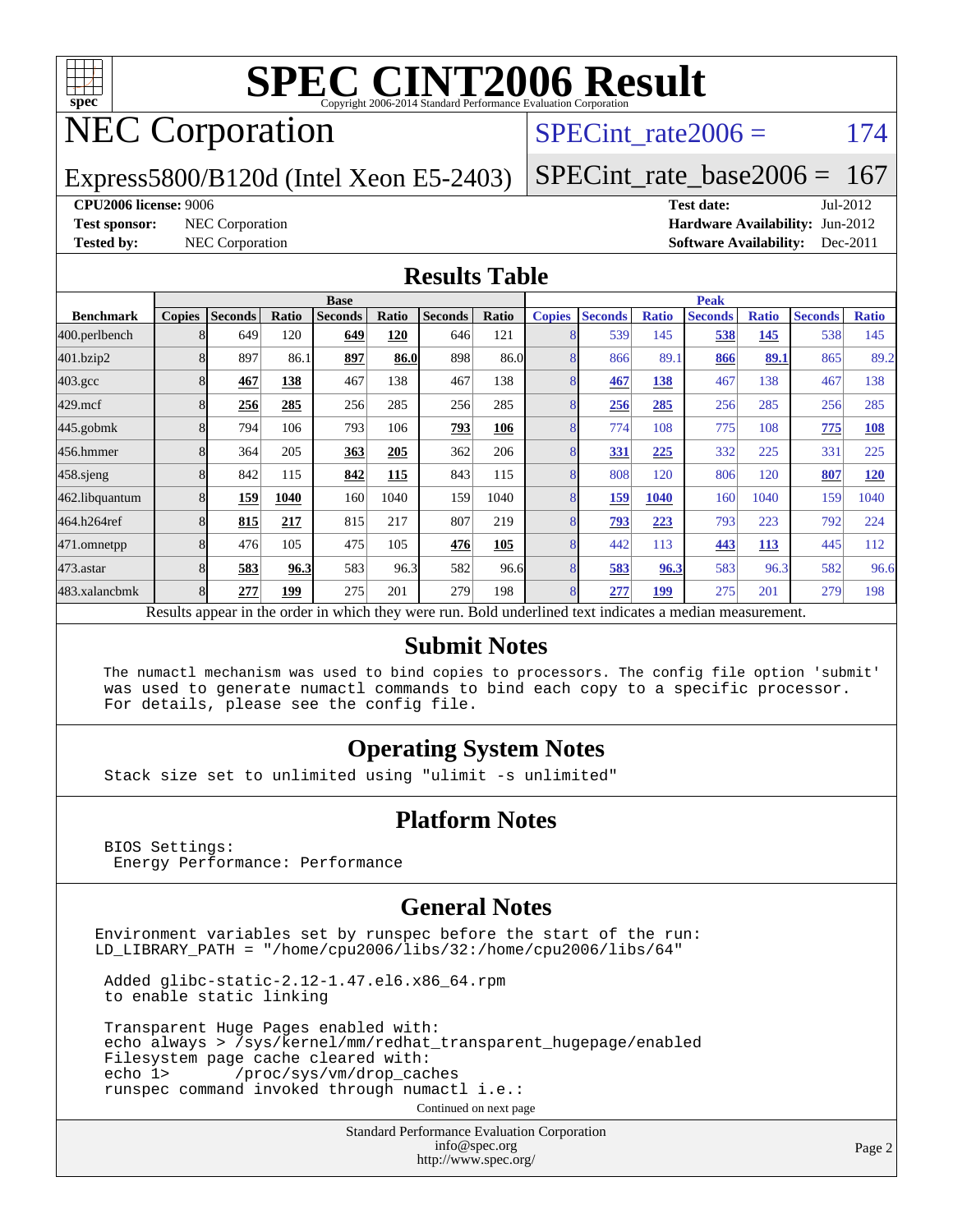

# NEC Corporation

SPECint rate $2006 = 174$ 

Express5800/B120d (Intel Xeon E5-2403)

#### **[CPU2006 license:](http://www.spec.org/auto/cpu2006/Docs/result-fields.html#CPU2006license)** 9006 **[Test date:](http://www.spec.org/auto/cpu2006/Docs/result-fields.html#Testdate)** Jul-2012

[SPECint\\_rate\\_base2006 =](http://www.spec.org/auto/cpu2006/Docs/result-fields.html#SPECintratebase2006)  $167$ 

**[Test sponsor:](http://www.spec.org/auto/cpu2006/Docs/result-fields.html#Testsponsor)** NEC Corporation **NEC Corporation [Hardware Availability:](http://www.spec.org/auto/cpu2006/Docs/result-fields.html#HardwareAvailability)** Jun-2012 **[Tested by:](http://www.spec.org/auto/cpu2006/Docs/result-fields.html#Testedby)** NEC Corporation **[Software Availability:](http://www.spec.org/auto/cpu2006/Docs/result-fields.html#SoftwareAvailability)** Dec-2011

#### **[General Notes \(Continued\)](http://www.spec.org/auto/cpu2006/Docs/result-fields.html#GeneralNotes)**

numactl --interleave=all runspec <etc>

### **[Base Compiler Invocation](http://www.spec.org/auto/cpu2006/Docs/result-fields.html#BaseCompilerInvocation)**

[C benchmarks](http://www.spec.org/auto/cpu2006/Docs/result-fields.html#Cbenchmarks): [icc -m32](http://www.spec.org/cpu2006/results/res2012q3/cpu2006-20120712-23635.flags.html#user_CCbase_intel_icc_5ff4a39e364c98233615fdd38438c6f2)

[C++ benchmarks:](http://www.spec.org/auto/cpu2006/Docs/result-fields.html#CXXbenchmarks) [icpc -m32](http://www.spec.org/cpu2006/results/res2012q3/cpu2006-20120712-23635.flags.html#user_CXXbase_intel_icpc_4e5a5ef1a53fd332b3c49e69c3330699)

**[Base Portability Flags](http://www.spec.org/auto/cpu2006/Docs/result-fields.html#BasePortabilityFlags)**

 400.perlbench: [-DSPEC\\_CPU\\_LINUX\\_IA32](http://www.spec.org/cpu2006/results/res2012q3/cpu2006-20120712-23635.flags.html#b400.perlbench_baseCPORTABILITY_DSPEC_CPU_LINUX_IA32) 462.libquantum: [-DSPEC\\_CPU\\_LINUX](http://www.spec.org/cpu2006/results/res2012q3/cpu2006-20120712-23635.flags.html#b462.libquantum_baseCPORTABILITY_DSPEC_CPU_LINUX) 483.xalancbmk: [-DSPEC\\_CPU\\_LINUX](http://www.spec.org/cpu2006/results/res2012q3/cpu2006-20120712-23635.flags.html#b483.xalancbmk_baseCXXPORTABILITY_DSPEC_CPU_LINUX)

# **[Base Optimization Flags](http://www.spec.org/auto/cpu2006/Docs/result-fields.html#BaseOptimizationFlags)**

[C benchmarks](http://www.spec.org/auto/cpu2006/Docs/result-fields.html#Cbenchmarks):

[-xSSE4.2](http://www.spec.org/cpu2006/results/res2012q3/cpu2006-20120712-23635.flags.html#user_CCbase_f-xSSE42_f91528193cf0b216347adb8b939d4107) [-ipo](http://www.spec.org/cpu2006/results/res2012q3/cpu2006-20120712-23635.flags.html#user_CCbase_f-ipo) [-O3](http://www.spec.org/cpu2006/results/res2012q3/cpu2006-20120712-23635.flags.html#user_CCbase_f-O3) [-no-prec-div](http://www.spec.org/cpu2006/results/res2012q3/cpu2006-20120712-23635.flags.html#user_CCbase_f-no-prec-div) [-opt-prefetch](http://www.spec.org/cpu2006/results/res2012q3/cpu2006-20120712-23635.flags.html#user_CCbase_f-opt-prefetch) [-opt-mem-layout-trans=3](http://www.spec.org/cpu2006/results/res2012q3/cpu2006-20120712-23635.flags.html#user_CCbase_f-opt-mem-layout-trans_a7b82ad4bd7abf52556d4961a2ae94d5)

[C++ benchmarks:](http://www.spec.org/auto/cpu2006/Docs/result-fields.html#CXXbenchmarks)

[-xSSE4.2](http://www.spec.org/cpu2006/results/res2012q3/cpu2006-20120712-23635.flags.html#user_CXXbase_f-xSSE42_f91528193cf0b216347adb8b939d4107) [-ipo](http://www.spec.org/cpu2006/results/res2012q3/cpu2006-20120712-23635.flags.html#user_CXXbase_f-ipo) [-O3](http://www.spec.org/cpu2006/results/res2012q3/cpu2006-20120712-23635.flags.html#user_CXXbase_f-O3) [-no-prec-div](http://www.spec.org/cpu2006/results/res2012q3/cpu2006-20120712-23635.flags.html#user_CXXbase_f-no-prec-div) [-opt-prefetch](http://www.spec.org/cpu2006/results/res2012q3/cpu2006-20120712-23635.flags.html#user_CXXbase_f-opt-prefetch) [-opt-mem-layout-trans=3](http://www.spec.org/cpu2006/results/res2012q3/cpu2006-20120712-23635.flags.html#user_CXXbase_f-opt-mem-layout-trans_a7b82ad4bd7abf52556d4961a2ae94d5) [-Wl,-z,muldefs](http://www.spec.org/cpu2006/results/res2012q3/cpu2006-20120712-23635.flags.html#user_CXXbase_link_force_multiple1_74079c344b956b9658436fd1b6dd3a8a) [-L/opt/SmartHeap\\_8.1/lib -lsmartheap](http://www.spec.org/cpu2006/results/res2012q3/cpu2006-20120712-23635.flags.html#user_CXXbase_SmartHeap_d5ba4dfc9de25d3c657c7de7476e66c5)

# **[Base Other Flags](http://www.spec.org/auto/cpu2006/Docs/result-fields.html#BaseOtherFlags)**

[C benchmarks](http://www.spec.org/auto/cpu2006/Docs/result-fields.html#Cbenchmarks):

403.gcc: [-Dalloca=\\_alloca](http://www.spec.org/cpu2006/results/res2012q3/cpu2006-20120712-23635.flags.html#b403.gcc_baseEXTRA_CFLAGS_Dalloca_be3056838c12de2578596ca5467af7f3)

### **[Peak Compiler Invocation](http://www.spec.org/auto/cpu2006/Docs/result-fields.html#PeakCompilerInvocation)**

[C benchmarks \(except as noted below\)](http://www.spec.org/auto/cpu2006/Docs/result-fields.html#Cbenchmarksexceptasnotedbelow):

[icc -m32](http://www.spec.org/cpu2006/results/res2012q3/cpu2006-20120712-23635.flags.html#user_CCpeak_intel_icc_5ff4a39e364c98233615fdd38438c6f2)

400.perlbench: [icc -m64](http://www.spec.org/cpu2006/results/res2012q3/cpu2006-20120712-23635.flags.html#user_peakCCLD400_perlbench_intel_icc_64bit_bda6cc9af1fdbb0edc3795bac97ada53)

401.bzip2: [icc -m64](http://www.spec.org/cpu2006/results/res2012q3/cpu2006-20120712-23635.flags.html#user_peakCCLD401_bzip2_intel_icc_64bit_bda6cc9af1fdbb0edc3795bac97ada53)

456.hmmer: [icc -m64](http://www.spec.org/cpu2006/results/res2012q3/cpu2006-20120712-23635.flags.html#user_peakCCLD456_hmmer_intel_icc_64bit_bda6cc9af1fdbb0edc3795bac97ada53)

Continued on next page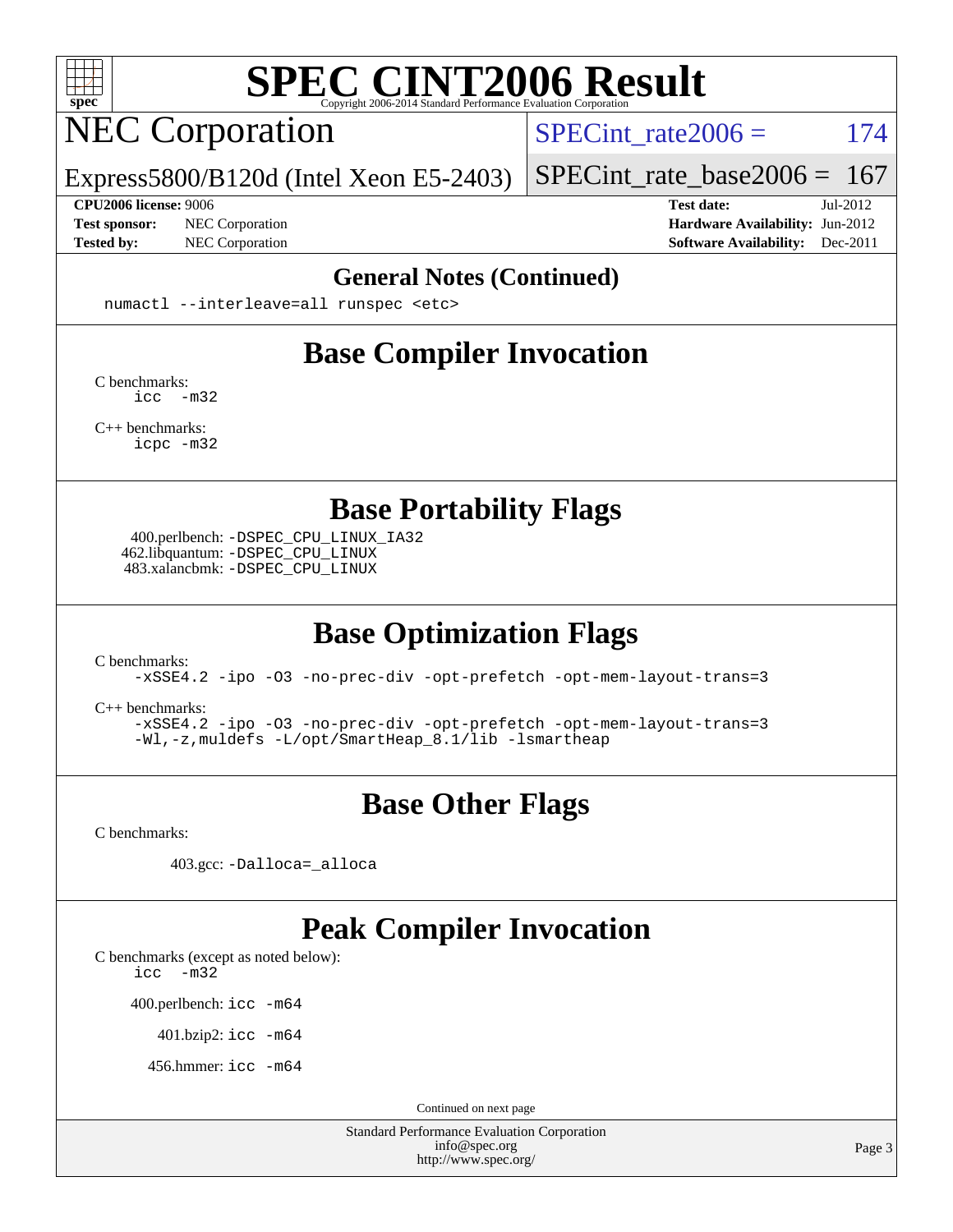

NEC Corporation

SPECint rate $2006 = 174$ 

[SPECint\\_rate\\_base2006 =](http://www.spec.org/auto/cpu2006/Docs/result-fields.html#SPECintratebase2006)  $167$ 

**[Test sponsor:](http://www.spec.org/auto/cpu2006/Docs/result-fields.html#Testsponsor)** NEC Corporation **NEC Corporation [Hardware Availability:](http://www.spec.org/auto/cpu2006/Docs/result-fields.html#HardwareAvailability)** Jun-2012

**[CPU2006 license:](http://www.spec.org/auto/cpu2006/Docs/result-fields.html#CPU2006license)** 9006 **[Test date:](http://www.spec.org/auto/cpu2006/Docs/result-fields.html#Testdate)** Jul-2012 **[Tested by:](http://www.spec.org/auto/cpu2006/Docs/result-fields.html#Testedby)** NEC Corporation **[Software Availability:](http://www.spec.org/auto/cpu2006/Docs/result-fields.html#SoftwareAvailability)** Dec-2011

# **[Peak Compiler Invocation \(Continued\)](http://www.spec.org/auto/cpu2006/Docs/result-fields.html#PeakCompilerInvocation)**

458.sjeng: [icc -m64](http://www.spec.org/cpu2006/results/res2012q3/cpu2006-20120712-23635.flags.html#user_peakCCLD458_sjeng_intel_icc_64bit_bda6cc9af1fdbb0edc3795bac97ada53)

Express5800/B120d (Intel Xeon E5-2403)

[C++ benchmarks:](http://www.spec.org/auto/cpu2006/Docs/result-fields.html#CXXbenchmarks)

[icpc -m32](http://www.spec.org/cpu2006/results/res2012q3/cpu2006-20120712-23635.flags.html#user_CXXpeak_intel_icpc_4e5a5ef1a53fd332b3c49e69c3330699)

**[Peak Portability Flags](http://www.spec.org/auto/cpu2006/Docs/result-fields.html#PeakPortabilityFlags)**

 400.perlbench: [-DSPEC\\_CPU\\_LP64](http://www.spec.org/cpu2006/results/res2012q3/cpu2006-20120712-23635.flags.html#b400.perlbench_peakCPORTABILITY_DSPEC_CPU_LP64) [-DSPEC\\_CPU\\_LINUX\\_X64](http://www.spec.org/cpu2006/results/res2012q3/cpu2006-20120712-23635.flags.html#b400.perlbench_peakCPORTABILITY_DSPEC_CPU_LINUX_X64) 401.bzip2: [-DSPEC\\_CPU\\_LP64](http://www.spec.org/cpu2006/results/res2012q3/cpu2006-20120712-23635.flags.html#suite_peakCPORTABILITY401_bzip2_DSPEC_CPU_LP64) 456.hmmer: [-DSPEC\\_CPU\\_LP64](http://www.spec.org/cpu2006/results/res2012q3/cpu2006-20120712-23635.flags.html#suite_peakCPORTABILITY456_hmmer_DSPEC_CPU_LP64) 458.sjeng: [-DSPEC\\_CPU\\_LP64](http://www.spec.org/cpu2006/results/res2012q3/cpu2006-20120712-23635.flags.html#suite_peakCPORTABILITY458_sjeng_DSPEC_CPU_LP64) 462.libquantum: [-DSPEC\\_CPU\\_LINUX](http://www.spec.org/cpu2006/results/res2012q3/cpu2006-20120712-23635.flags.html#b462.libquantum_peakCPORTABILITY_DSPEC_CPU_LINUX) 483.xalancbmk: [-DSPEC\\_CPU\\_LINUX](http://www.spec.org/cpu2006/results/res2012q3/cpu2006-20120712-23635.flags.html#b483.xalancbmk_peakCXXPORTABILITY_DSPEC_CPU_LINUX)

### **[Peak Optimization Flags](http://www.spec.org/auto/cpu2006/Docs/result-fields.html#PeakOptimizationFlags)**

[C benchmarks](http://www.spec.org/auto/cpu2006/Docs/result-fields.html#Cbenchmarks):

 400.perlbench: [-xSSE4.2](http://www.spec.org/cpu2006/results/res2012q3/cpu2006-20120712-23635.flags.html#user_peakPASS2_CFLAGSPASS2_LDCFLAGS400_perlbench_f-xSSE42_f91528193cf0b216347adb8b939d4107)(pass 2) [-prof-gen](http://www.spec.org/cpu2006/results/res2012q3/cpu2006-20120712-23635.flags.html#user_peakPASS1_CFLAGSPASS1_LDCFLAGS400_perlbench_prof_gen_e43856698f6ca7b7e442dfd80e94a8fc)(pass 1) [-ipo](http://www.spec.org/cpu2006/results/res2012q3/cpu2006-20120712-23635.flags.html#user_peakPASS2_CFLAGSPASS2_LDCFLAGS400_perlbench_f-ipo)(pass 2) [-O3](http://www.spec.org/cpu2006/results/res2012q3/cpu2006-20120712-23635.flags.html#user_peakPASS2_CFLAGSPASS2_LDCFLAGS400_perlbench_f-O3)(pass 2) [-no-prec-div](http://www.spec.org/cpu2006/results/res2012q3/cpu2006-20120712-23635.flags.html#user_peakPASS2_CFLAGSPASS2_LDCFLAGS400_perlbench_f-no-prec-div)(pass 2) [-prof-use](http://www.spec.org/cpu2006/results/res2012q3/cpu2006-20120712-23635.flags.html#user_peakPASS2_CFLAGSPASS2_LDCFLAGS400_perlbench_prof_use_bccf7792157ff70d64e32fe3e1250b55)(pass 2) [-auto-ilp32](http://www.spec.org/cpu2006/results/res2012q3/cpu2006-20120712-23635.flags.html#user_peakCOPTIMIZE400_perlbench_f-auto-ilp32) 401.bzip2: [-xSSE4.2](http://www.spec.org/cpu2006/results/res2012q3/cpu2006-20120712-23635.flags.html#user_peakPASS2_CFLAGSPASS2_LDCFLAGS401_bzip2_f-xSSE42_f91528193cf0b216347adb8b939d4107)(pass 2) [-prof-gen](http://www.spec.org/cpu2006/results/res2012q3/cpu2006-20120712-23635.flags.html#user_peakPASS1_CFLAGSPASS1_LDCFLAGS401_bzip2_prof_gen_e43856698f6ca7b7e442dfd80e94a8fc)(pass 1) [-ipo](http://www.spec.org/cpu2006/results/res2012q3/cpu2006-20120712-23635.flags.html#user_peakPASS2_CFLAGSPASS2_LDCFLAGS401_bzip2_f-ipo)(pass 2) [-O3](http://www.spec.org/cpu2006/results/res2012q3/cpu2006-20120712-23635.flags.html#user_peakPASS2_CFLAGSPASS2_LDCFLAGS401_bzip2_f-O3)(pass 2) [-no-prec-div](http://www.spec.org/cpu2006/results/res2012q3/cpu2006-20120712-23635.flags.html#user_peakPASS2_CFLAGSPASS2_LDCFLAGS401_bzip2_f-no-prec-div)(pass 2) [-prof-use](http://www.spec.org/cpu2006/results/res2012q3/cpu2006-20120712-23635.flags.html#user_peakPASS2_CFLAGSPASS2_LDCFLAGS401_bzip2_prof_use_bccf7792157ff70d64e32fe3e1250b55)(pass 2) [-opt-prefetch](http://www.spec.org/cpu2006/results/res2012q3/cpu2006-20120712-23635.flags.html#user_peakCOPTIMIZE401_bzip2_f-opt-prefetch) [-auto-ilp32](http://www.spec.org/cpu2006/results/res2012q3/cpu2006-20120712-23635.flags.html#user_peakCOPTIMIZE401_bzip2_f-auto-ilp32) [-ansi-alias](http://www.spec.org/cpu2006/results/res2012q3/cpu2006-20120712-23635.flags.html#user_peakCOPTIMIZE401_bzip2_f-ansi-alias)  $403.\text{gcc: basepeak}$  = yes  $429$ .mcf: basepeak = yes 445.gobmk: [-xSSE4.2](http://www.spec.org/cpu2006/results/res2012q3/cpu2006-20120712-23635.flags.html#user_peakPASS2_CFLAGSPASS2_LDCFLAGS445_gobmk_f-xSSE42_f91528193cf0b216347adb8b939d4107)(pass 2) [-prof-gen](http://www.spec.org/cpu2006/results/res2012q3/cpu2006-20120712-23635.flags.html#user_peakPASS1_CFLAGSPASS1_LDCFLAGS445_gobmk_prof_gen_e43856698f6ca7b7e442dfd80e94a8fc)(pass 1) [-prof-use](http://www.spec.org/cpu2006/results/res2012q3/cpu2006-20120712-23635.flags.html#user_peakPASS2_CFLAGSPASS2_LDCFLAGS445_gobmk_prof_use_bccf7792157ff70d64e32fe3e1250b55)(pass 2) [-ansi-alias](http://www.spec.org/cpu2006/results/res2012q3/cpu2006-20120712-23635.flags.html#user_peakCOPTIMIZE445_gobmk_f-ansi-alias) [-opt-mem-layout-trans=3](http://www.spec.org/cpu2006/results/res2012q3/cpu2006-20120712-23635.flags.html#user_peakCOPTIMIZE445_gobmk_f-opt-mem-layout-trans_a7b82ad4bd7abf52556d4961a2ae94d5) 456.hmmer: [-xSSE4.2](http://www.spec.org/cpu2006/results/res2012q3/cpu2006-20120712-23635.flags.html#user_peakCOPTIMIZE456_hmmer_f-xSSE42_f91528193cf0b216347adb8b939d4107) [-ipo](http://www.spec.org/cpu2006/results/res2012q3/cpu2006-20120712-23635.flags.html#user_peakCOPTIMIZE456_hmmer_f-ipo) [-O3](http://www.spec.org/cpu2006/results/res2012q3/cpu2006-20120712-23635.flags.html#user_peakCOPTIMIZE456_hmmer_f-O3) [-no-prec-div](http://www.spec.org/cpu2006/results/res2012q3/cpu2006-20120712-23635.flags.html#user_peakCOPTIMIZE456_hmmer_f-no-prec-div) [-unroll2](http://www.spec.org/cpu2006/results/res2012q3/cpu2006-20120712-23635.flags.html#user_peakCOPTIMIZE456_hmmer_f-unroll_784dae83bebfb236979b41d2422d7ec2) [-auto-ilp32](http://www.spec.org/cpu2006/results/res2012q3/cpu2006-20120712-23635.flags.html#user_peakCOPTIMIZE456_hmmer_f-auto-ilp32) 458.sjeng: [-xSSE4.2](http://www.spec.org/cpu2006/results/res2012q3/cpu2006-20120712-23635.flags.html#user_peakPASS2_CFLAGSPASS2_LDCFLAGS458_sjeng_f-xSSE42_f91528193cf0b216347adb8b939d4107)(pass 2) [-prof-gen](http://www.spec.org/cpu2006/results/res2012q3/cpu2006-20120712-23635.flags.html#user_peakPASS1_CFLAGSPASS1_LDCFLAGS458_sjeng_prof_gen_e43856698f6ca7b7e442dfd80e94a8fc)(pass 1) [-ipo](http://www.spec.org/cpu2006/results/res2012q3/cpu2006-20120712-23635.flags.html#user_peakPASS2_CFLAGSPASS2_LDCFLAGS458_sjeng_f-ipo)(pass 2) [-O3](http://www.spec.org/cpu2006/results/res2012q3/cpu2006-20120712-23635.flags.html#user_peakPASS2_CFLAGSPASS2_LDCFLAGS458_sjeng_f-O3)(pass 2) [-no-prec-div](http://www.spec.org/cpu2006/results/res2012q3/cpu2006-20120712-23635.flags.html#user_peakPASS2_CFLAGSPASS2_LDCFLAGS458_sjeng_f-no-prec-div)(pass 2) [-prof-use](http://www.spec.org/cpu2006/results/res2012q3/cpu2006-20120712-23635.flags.html#user_peakPASS2_CFLAGSPASS2_LDCFLAGS458_sjeng_prof_use_bccf7792157ff70d64e32fe3e1250b55)(pass 2) [-unroll4](http://www.spec.org/cpu2006/results/res2012q3/cpu2006-20120712-23635.flags.html#user_peakCOPTIMIZE458_sjeng_f-unroll_4e5e4ed65b7fd20bdcd365bec371b81f) [-auto-ilp32](http://www.spec.org/cpu2006/results/res2012q3/cpu2006-20120712-23635.flags.html#user_peakCOPTIMIZE458_sjeng_f-auto-ilp32)  $462$ .libquantum: basepeak = yes 464.h264ref: [-xSSE4.2](http://www.spec.org/cpu2006/results/res2012q3/cpu2006-20120712-23635.flags.html#user_peakPASS2_CFLAGSPASS2_LDCFLAGS464_h264ref_f-xSSE42_f91528193cf0b216347adb8b939d4107)(pass 2) [-prof-gen](http://www.spec.org/cpu2006/results/res2012q3/cpu2006-20120712-23635.flags.html#user_peakPASS1_CFLAGSPASS1_LDCFLAGS464_h264ref_prof_gen_e43856698f6ca7b7e442dfd80e94a8fc)(pass 1) [-ipo](http://www.spec.org/cpu2006/results/res2012q3/cpu2006-20120712-23635.flags.html#user_peakPASS2_CFLAGSPASS2_LDCFLAGS464_h264ref_f-ipo)(pass 2) [-O3](http://www.spec.org/cpu2006/results/res2012q3/cpu2006-20120712-23635.flags.html#user_peakPASS2_CFLAGSPASS2_LDCFLAGS464_h264ref_f-O3)(pass 2) [-no-prec-div](http://www.spec.org/cpu2006/results/res2012q3/cpu2006-20120712-23635.flags.html#user_peakPASS2_CFLAGSPASS2_LDCFLAGS464_h264ref_f-no-prec-div)(pass 2) [-prof-use](http://www.spec.org/cpu2006/results/res2012q3/cpu2006-20120712-23635.flags.html#user_peakPASS2_CFLAGSPASS2_LDCFLAGS464_h264ref_prof_use_bccf7792157ff70d64e32fe3e1250b55)(pass 2) [-unroll2](http://www.spec.org/cpu2006/results/res2012q3/cpu2006-20120712-23635.flags.html#user_peakCOPTIMIZE464_h264ref_f-unroll_784dae83bebfb236979b41d2422d7ec2) [-ansi-alias](http://www.spec.org/cpu2006/results/res2012q3/cpu2006-20120712-23635.flags.html#user_peakCOPTIMIZE464_h264ref_f-ansi-alias)

Continued on next page